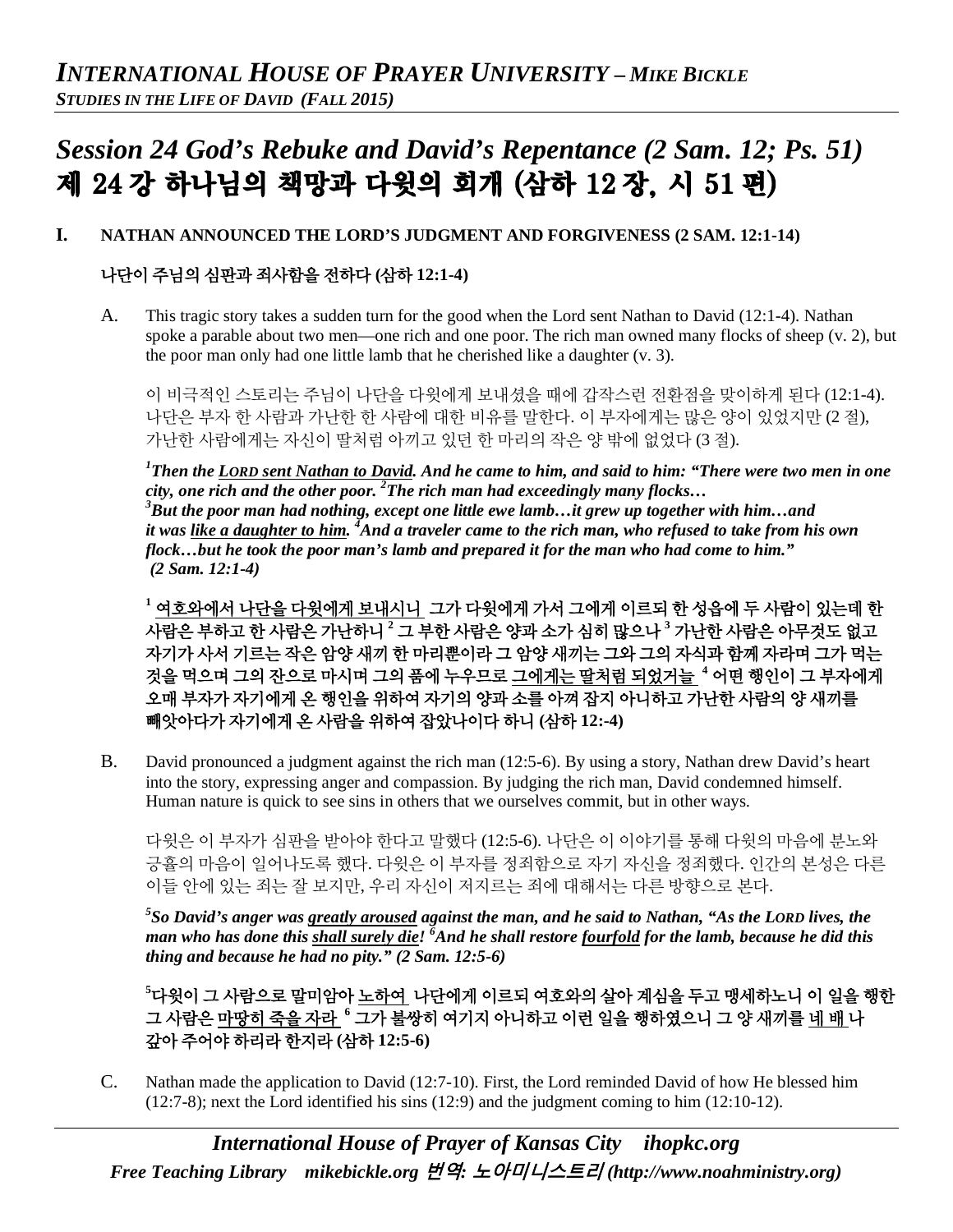나단은 이를 다윗에게 적용했다 (12:7-10). 첫째, 주님은 그분이 다윗을 어떻게 축복하셨는지를 상기시켜주신 후 (12:7-8), 다윗의 죄들을 밝히시고 (12:9) 그에게 임할 심판에 대해 말씀하셨다 (12:10-12).

*7 Then Nathan said to David, "You are the man! Thus says the LORD God of Israel: 'I anointed you king over Israel, and I delivered you from the hand of Saul. 8 I gave you your master's house and your master's wives…if that had been too little, I also would have given you much more! <sup>9</sup> Why have you despised the commandment of the LORD, to do evil in His sight? You have killed Uriah the Hittite with the sword; you have taken his wife to be your wife…10Now therefore, the sword shall never depart from your house, because you have despised Me…11Behold, I will raise up adversity against you from your own house; and I will take your wives…and give them to your neighbor, and he shall lie with your wives… 12I will do this thing before all Israel…" (2 Sam. 12:7-12)*

**7** 나단이 다윗에게 이르되 당신이 그 사람이라 이스라엘의 하나님 여호와께서 이와 같이 이르시기를 내가 너를 이스라엘 왕으로 기름 붓기 위하여 너를 사울의 손에서 구원하고 **<sup>8</sup>** 네 주인의 집을 네게 주고 네 주인의 아내들을 네 품에 두고 **...** 그것이 부족하였을 것 같으면 내가 네게 이것 저것을 더 주었으리라 **<sup>9</sup>** 그러한데 어찌하여 네가 여호와의 말씀을 업신여기고 나 보기에 악을 행하였느냐 네가 칼로 헷 사람 우리아를 치되 암몬 자손의 칼로 죽이고 그의 아내를 빼앗아 네 아내로 삼았도다 **<sup>10</sup>**이제 네가 나를 업신여기고 **…** 칼이 네 집에서 영원토록 떠나지 아니하리라 하셨고 **<sup>11</sup> ...** 보라 내가 너와 네 집에 재앙을 일으키고 내가 네 눈 앞에서 네 아내를 빼앗아 네 이웃들에게 주리니 그 사람들이 네 아내들과 더불어 백주에 동침하리라 **<sup>12</sup> ...** 나는 온 이스라엘 앞에서 백주에 이 일을 행하리라 하셨나이다 하니 **(**삼하 **12:7-12)**

1. *Much more*: The Lord in his great generosity would have given David much more.

이것 저것을 더 주었으리라: 풍성하게 베푸시는 주님은 다윗에게 더 많은 것을 주셨을 분이다.

2. *Despised Me*: David's sin was personal to the Lord—he despised the Lord and His Word. He had despised the Ten Commandments by committing murder and adultery. Yes, David also sinned against Bathsheba, Uriah, the soldiers who died with Uriah, and all of their families.

나를 업신여기고: 다윗의 죄는 주님께 문제가 되는 부분이었다. 다윗은 주님과 그분의 말씀을 업신여겼다. 그는 살인과 간음을 저지름으로 10 계명을 멸시했다. 그렇다, 또한 다윗은 밧세바와 우리아, 또 우리아와 함께 죽은 병사들, 그리고 그들의 모든 가족들에게 죄를 지었다.

3. *Sword*: God's judgment on David was that the sword would never depart from his house (12:10). This judgment in David's house is seen over the next eight chapters (2 Sam. 13-20). Four of David's sons died unnatural deaths—his unnamed son (12:18), Amnon (13:29), Absalom (18:14-15), and Adonijah (1 Kgs. 2:25).

칼: 다윗에 대한 하나님의 심판은 칼이 다윗의 집을 영원히 떠나지 않는 것이었다 (12:10). 다윗의 집에 대한 이 심판은 다음에 이어지는 8 개 장에 걸쳐 나온다 (삼하 13-20 장). 다윗의 아들 중 4 명, 이름을 모르는 아들 (12:18), 암논 (13:29), 압살롬 (18:14-15), 아도니야(왕상 2:25)는 자연적으로 죽지 않았다.

D. *Adversary*: The Lord promised to raise up an adversary from his own family—a man who would have sexual relations with his wives—and it would be broadcast publicly. His son Absalom sought to take the kingdom from David, and all Israel learned that he had violated David's wives sexually.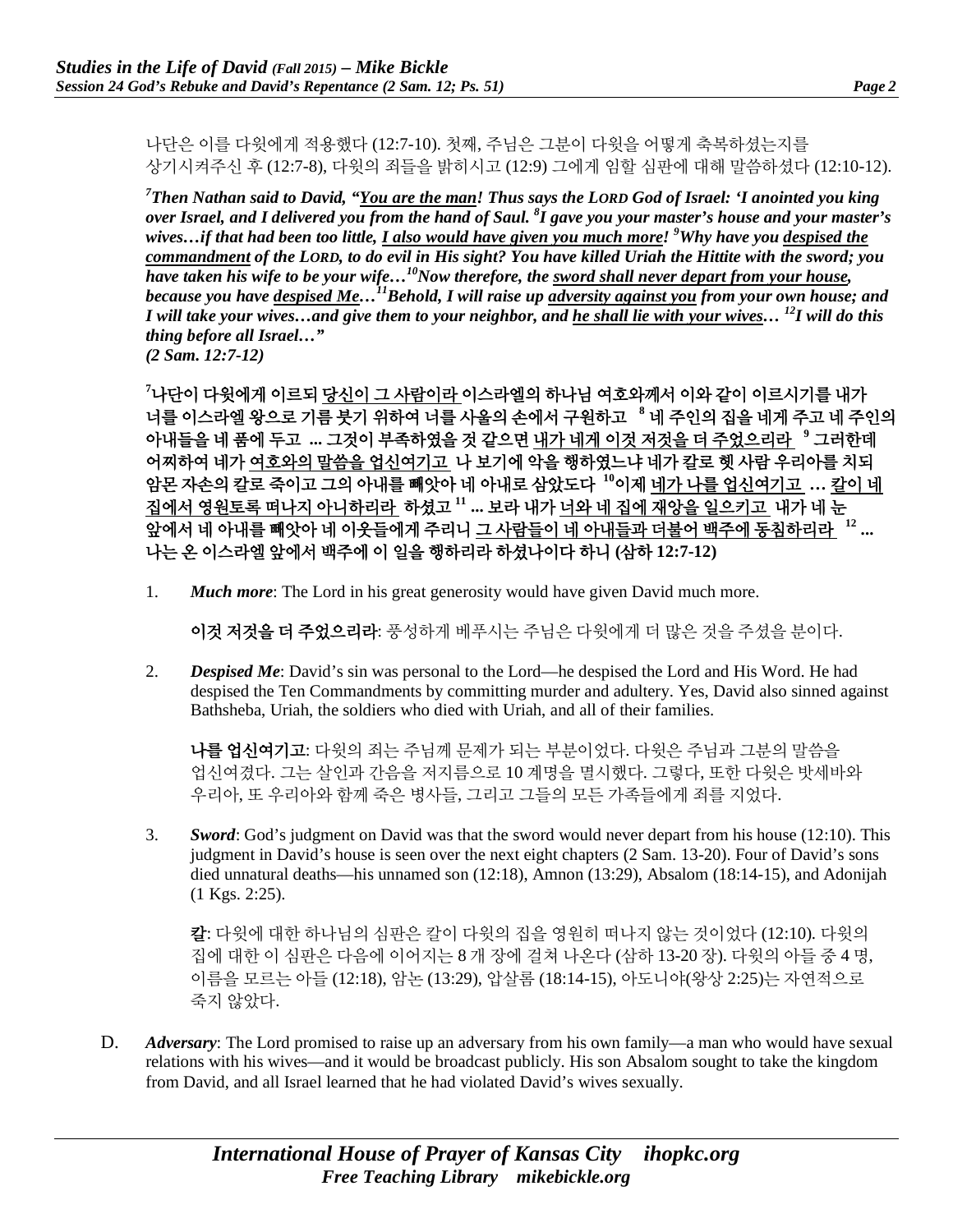재앙: 주님은 그의 집에 재앙, 즉 어떤 이가 그의 아내들과 성적인 관계를 맺으며 이것이 공개적으로 알려지게 될 것이라 약속하신다. 그의 아들 압살롬은 다윗에게서 나라를 빼앗으려 하며, 그가 다윗의 아내들을 성적으로 범한 것이 온 이스라엘이 알려진다.

E. The results of God's promises are often delayed—both the positive and negative. For example, the Lord promised David he would be king of Israel (1 Sam. 16:11), but it did not occur for 20 years.

하나님께서 약속으로 인한 긍정적인, 부정적인 결과가 나타나는 것은 종종 지연이 되곤 한다. 예를 들어 주님은 다윗에게 그가 이스라엘의 왕이 될 것을 약속하셨지만 (삼상 16:11), 이는 20 년 동안 성취되지 않았었다.

*11Because the sentence against an evil work is not executed speedily, therefore the heart of the sons of men is fully set in them to do evil. (Ecc. 8:11)*

## **<sup>11</sup>**악한 일에 관한 징벌이 속히 실행되지 아니하므로 인생들이 악을 행하는 데에 마음이 담대하도다 **(**전 **8:11)**

F. David confessed his sin (12:13-14). He did this without rationalizing or shifting the blame to others.

다윗은 죄를 고백했다 (12:13-14). 그는 자신을 합리화하거나 다른 이를 탓하지 않았다.

<sup>13</sup>So David said to Nathan, "<u>I have sinned against the LORD</u>," And Nathan said to David, "The LORD also *has put away your sin; you shall not die. 14However, because by this deed you have given great occasion to the enemies of the LORD to blaspheme, the child also who is born to you shall surely die." (2 Sam. 12:13- 14)*

**<sup>13</sup>**다윗이 나단에게 이르되 내가 여호와께 죄를 범하였노라 하매 나단이 다윗에게 말하되 여호와께서도 당신의 죄를 사하셨나니 당신이 죽지 아니하려니와 **<sup>14</sup>** 이 일로 말미암아 여호와의 원수가 크게 비방할 거리를 얻게 하였으니 당신이 낳은 아이가 반드시 죽으리이다 하고 **(**삼하 **12:13-14)**

1. *I have sinned*: David saw his desperate situation before God as a sinner needing mercy. Acknowledging our sin to the God of mercy brings us hope. By confessing our sin we step into the place to experience God's extravagant forgiveness and goodness.

내가 여호와께 죄를 범하였노라: 다윗은 자신이 하나님 앞에서 자비가 필요한 죄인이라는 절박한 상황을 이해하고 있었다. 자비의 하나님 앞에 우리의 죄를 인정하는 것은 우리에게 소망을 가져온다. 우리가 죄를 고백할 때, 우리는 하나님의 넘치는 용서하심과 선하심을 경험할 수 있는 영역으로 들어가게 된다.

2. *Put away your sins*: One of the most power declarations a person can hear is that the Lord put away our sins. The Law declared that murderers and adulterers must die (Lev 20:10; 24:17). David lived for the same reason that we live—God is good and His mercy endures forever.

당신의 죄를 사하셨으니: 한 인간이 들을 수 있는 가장 강력한 선포는 주님이 우리의 죄를 사하셨다는 것이다. 율법은 살인한 자나 간음한 자가 죽어야 함을 선포하고 있다 (레 20:10; 24:17). 다윗은 우리와 동일한 이유로 살아 있을 수 있었다. 바로 하나님께서 선하시고 그의 자비하심이 영원하시다는 사실이다.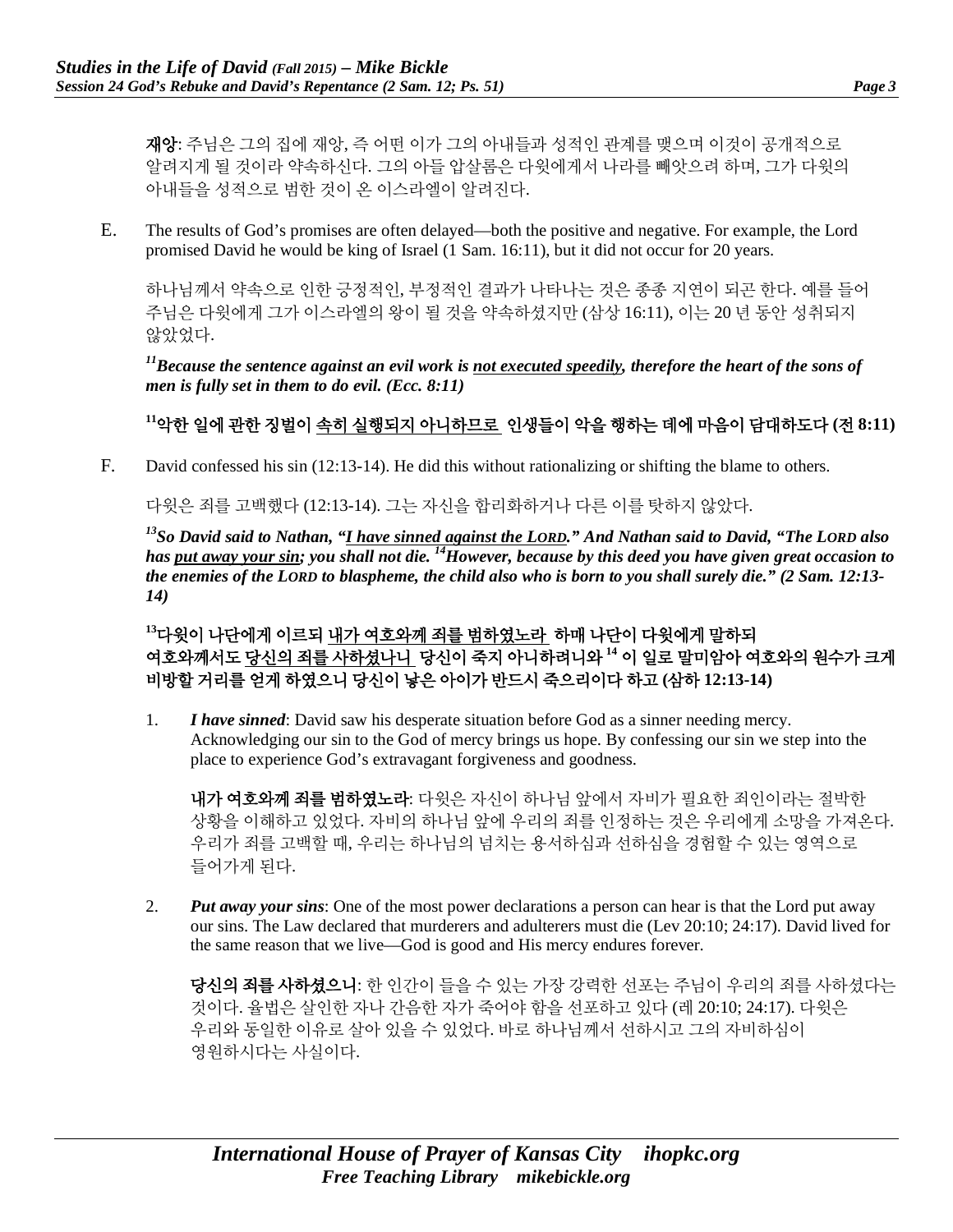G. The Lord forgave David, but He did not remove all consequences of David's sin. His sin gave great occasion for the Lord's enemies to blaspheme the LORD (12:14).

주님은 다윗을 용서하셨다. 하지만 그분은 다윗의 죄로 인한 모든 결과를 함께 제거하지는 않으셨다. 그의 죄는 주님의 대적들이 그분을 비방할 큰 기회를 제공했다 (12:14).

#### **II. THE LORD EXPRESSES JUDGMENT AND FORGIVENESS (2 SAM. 12:15–25)**

### 주님이 심판과 자비를 나타내심 **(**삼하 **12:15-25)**

A. The LORD struck the child with illness, even though David pleaded for his healing (12:15-19).

주님은 다윗이 병 나음을 위해 간구를 했음에도 그의 자녀들을 병으로 치셨다 (12:15-19).

*15Then Nathan departed to his house. And the LORD struck the child that Uriah's wife bore to David, and it became ill. 16David therefore pleaded with God for the child, and David fasted and went in and lay all night on the ground. 17So the elders…went to him…18Then on the seventh day…the child died. And the servants of David were afraid to tell him that the child was dead… he may do some harm!" 19When David saw that his servants were whispering, David perceived that the child was dead. Therefore David said to his servants, "Is the child dead?" And they said, "He is dead." (2 Sam. 12:15-19)*

**<sup>15</sup>**나단이 자기 집으로 돌아가니라 우리아의 아내가 다윗에게 낳은 아이를 여호와께서 치시매 심히 앓는지라 **<sup>16</sup>** 다윗이 그 아이를 위하여 하나님께 간구하되 다윗이 금식하고 안에 들어가서 밤새도록 땅에 엎드렸으니 **<sup>17</sup>** 그 집의 늙은 자들이 그 곁에 서서 **... <sup>18</sup>** 이레 만에 그 아이가 죽으니라 그러나 다윗의 신하들이 아이가 죽은 것을 왕에게 아뢰기를 두려워하니 이는 그들이 말하기를 **...** 왕이 상심하시리로다 함이라 **<sup>19</sup>** 다윗이 그의 신하들이 서로 수군거리는 것을 보고 그 아이가 죽은 줄을 다윗이 깨닫고 그의 신하들에게 묻되 아이가 죽었느냐 하니 대답하되 죽었나이다 하는지라 **(**삼하 **12:15-19)**

1. *Uriah's wife*: referring to Bathsheba this way highlighted the adulterous union

우리아의 아내: 밧세바를 이렇게 부르는 것은 그들의 간음의 관계를 드러내는 것이다.

2. *On the seventh day*: The child died after being sick for seven days.

이레 만에: 이 자녀는 7 일 동안 병을 앓은 이후에 죽었다.

B. David worshiped God (12:20-23). The people were perplexed by David's reaction.

다윗은 하나님께 경배했다 (12:20-23). 사람들은 다윗의 반응으로 인해 혼란스러워했다.

*20So David arose from the ground, washed and anointed himself, and changed his clothes; and he went into the house of the LORD and worshiped. Then he went to his own house; and when he requested, they set food before him, and he ate. 21Then his servants said to him, "What is this that you have done? You fasted and wept for the child while he was alive, but when the child died, you arose and ate food." 22And he said, "While the child was alive, I fasted and wept; for I said, 'Who can tell whether the LORD will be gracious to me, that the child may live?' 23But now he is dead; why should I fast? Can I bring him back again? I shall go to him, but he shall not return to me." (2 Sam. 12:20-23)*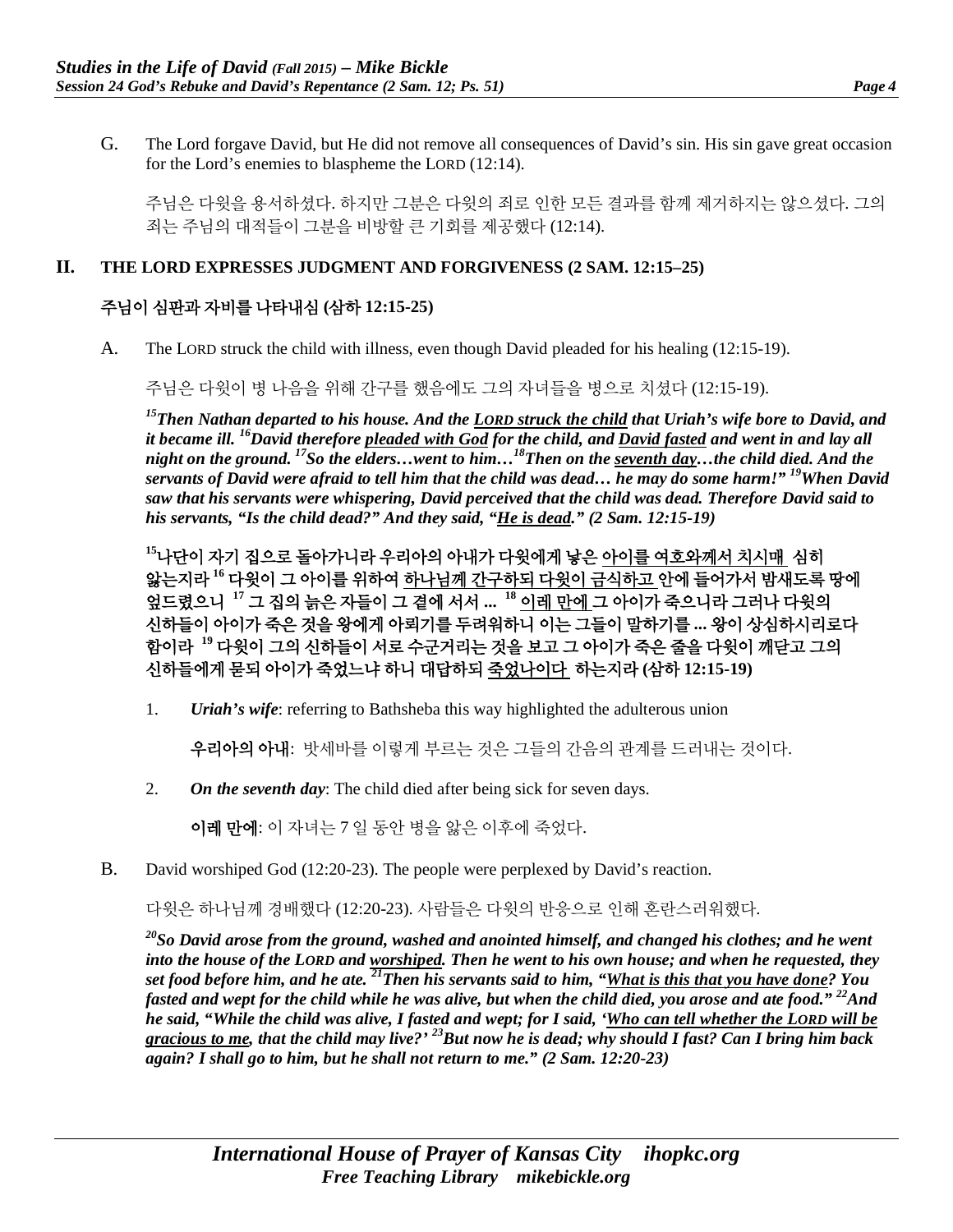**<sup>20</sup>**다윗이 땅에서 일어나 몸을 씻고 기름을 바르고 의복을 갈아입고 여호와의 전에 들어가서 경배하고 왕궁으로 돌아와 명령하여 음식을 그 앞에 차리게 하고 먹은지라 **<sup>21</sup>** 그의 신하들이 그에게 이르되 아이가 살았을 때에는 그를 위하여 금식하고 우시더니 죽은 후에는 일어나서 잡수시니 이 일이 어찌됨이니이까 하니 **<sup>22</sup>** 이르되 아이가 살았을 때에 내가 금식하고 운 것은 혹시 여호와께서 나를 불쌍히 여기사 아이를 살려 주실는지 누가 알까 생각함 이거니와 **<sup>23</sup>** 지금은 죽었으니 내가 어찌 금식하랴 내가 다시 돌아오게 할 수 있느냐 나는 그에게로 가려니와 그는 내게로 돌아오지 아니하리라 하니라 **(**삼하 **12:20-23)**

1. *Worshiped*: The baby's death led David to worship instead of questioning God with offense. David accepted both God's grace and judgment; he had confidence in God's love for him. He understood that the child's death did not mean that the Lord stopped loving David.

경배하고: 이 아기의 죽음에 대해 다윗은 하나님 앞에 실족하여 질문하기보다 주 앞에 경배했다. 다윗은 하나님의 은혜와 심판 모두를 받아들였다. 그는 자신을 향한 하나님의 사랑에 대해 확신하고 있었다. 그는 이 자녀의 죽음이 주님이 자신을 더 이상 사랑하지 않으신다는 것을 의미하지 않음을 알고 있었다.

2. **Who can tell?**: David knew that the Lord sometimes relented from judgment (Joel 2:13).

누가 알까**?**: 다윗은 때로 주님이 심판을 돌이키심을 알고 있었다 (욜 2:13).

*13…He is gracious and merciful…and of great kindness; and He relents from doing harm. 14Who knows if He will turn and relent, and leave a blessing behind Him? (Joel 2:13-14)*

**<sup>13</sup> ...** 그는 은혜로우시며 자비로우시며 **...** 인애가 크시사 뜻을 돌이켜 재앙을 내리지 아니하시나니 **<sup>14</sup>** 주께서 혹시 마음과 뜻을 돌이키시고 그 뒤에 복을 내리사 너희 하나님 여호와께 소제와 전제를 드리게 하지 아니하실는지 누가 알겠느냐 **(**욜 **2:13-14)**

C. David comforted Bathsheba, and later Solomon was born (12:24-25).

다윗은 밧세바를 위로했으며, 이후에 솔로몬이 태어나게 된다 (12:24-25).

*24Then David comforted Bathsheba his wife, and went in to her and lay with her. So she bore a son, and he called his name Solomon. Now the LORD loved him, 25and He sent word by the hand of Nathan the prophet: So he called his name Jedidiah, because of the LORD. (2 Sam. 12:24-25)*

**<sup>24</sup>**다윗이 그의 아내 밧세바를 위로하고 그에게 들어가 그와 동침하였더니 그가 아들을 낳으매 그의 이름을 솔로몬 이라 하니라 여호와께서 그를 사랑하사 **<sup>25</sup>** 선지자 나단을 보내 그의 이름을 여디디야 라 하시니 이는 여호와께서 사랑하셨기 때문이더라 **(**삼하 **12:24-25)**

1. At the birth of Solomon, the Lord had another message for David from Nathan. David was to name the new child Jedidiah, which literally means *"beloved of the LORD."* The same prophet who spoke a message of God's judgment now gave a message of God's love.

주님은 솔로몬이 태어났을 때 나단을 통해 다윗에게 또 다른 메시지를 전하셨다. 다윗은 이 새로 태어난 아기의 이름을 여디디야라고 지어야 했는데, 이 이름은 "여호와께서 사랑하시는 자"라는 의미이다. 하나님의 심판의 메시지를 전했던 선지자가, 이제는 하나님의 사랑의 메시지를 전하고 있다.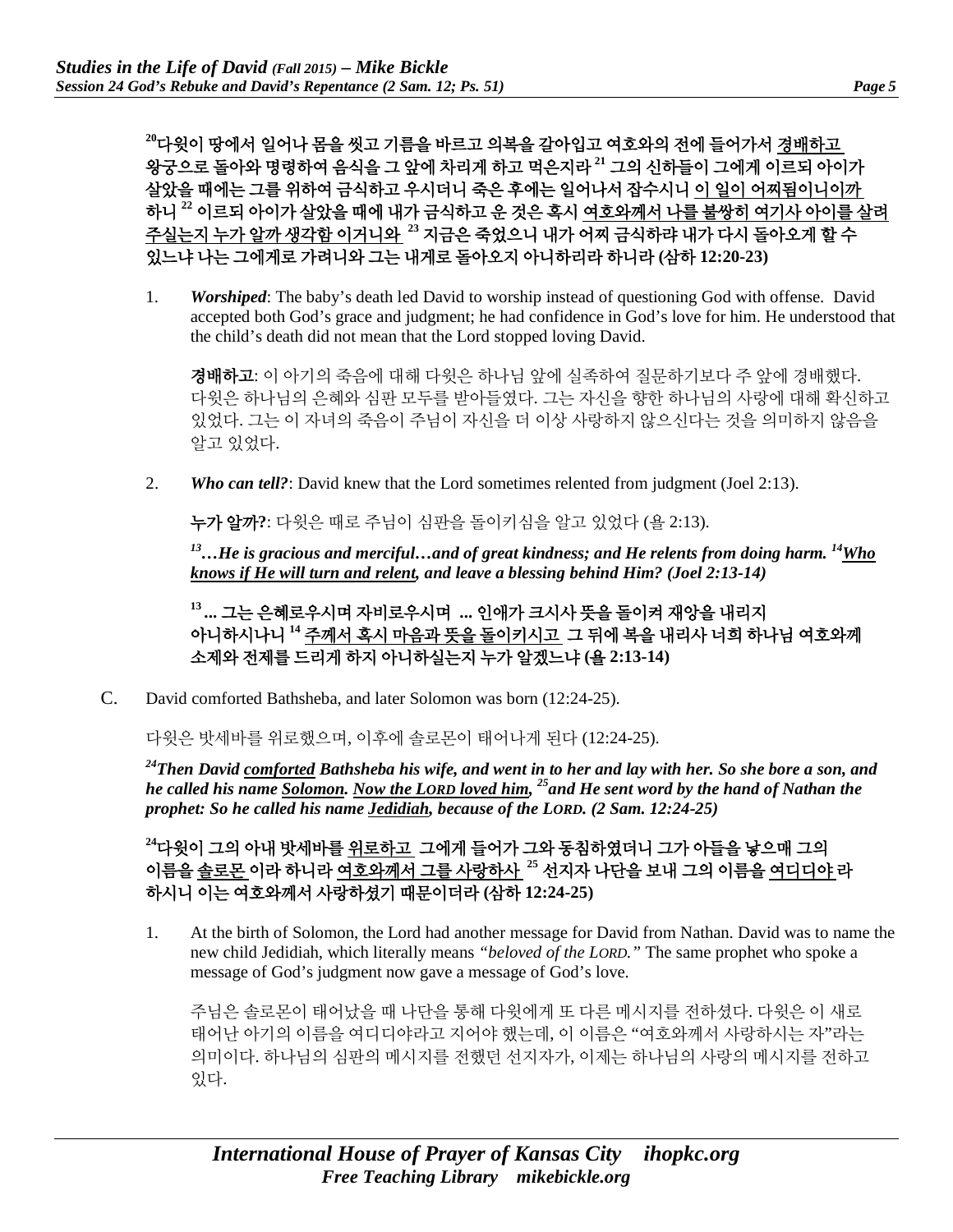2. The presence of the child whom the Lord named according to His love was a message that David needed to be reminded of during the many difficult years ahead.

다윗에게 주님이 그분의 사랑을 따라 이름을 지은 자녀가 있다는 사실은, 앞으로 임할 많은 어려움 가운데 그가 기억할 필요가 있는 메시지였다.

3. Bathsheba had four sons; David named one of them Nathan (1 Chr. 3:5).

밧세바에게는 네 아들이 있었다. 다윗은 그 아들 중 하나를 나단이라고 이름 지었다 (대상 3:5).

D. Michal was Saul's choice for David; Abigail was God's choice for David; Bathsheba was David's choice for David. God redeemed this most disastrous situation with Bathsheba through His grace.

미갈은 다윗을 위해 사울이 택한 여인이었다. 아비가일은 다윗을 위해 하나님께서 택하신 여인이었다. 밧세바는 다윗 자신을 위해 그가 택한 여인이었다. 하나님께서는 다윗이 밧세바와 맞이한 이 가장 처참한 상황을 그분의 은혜로 구하셨다.

#### **III. PSALM 51: THE LORD WILL NOT REJECT A BROKEN AND CONTRITE HEART**

## 시 **51** 편**:** 주님은 깨어지고 상한 심령을 거절하지 않으신다

A. The title of this psalm indicates that it was written soon after Nathan confronted David. It is a model of confession. The place of confession is not a place of condemnation, but of salvation.

우리는 이 시편의 제목을 통해, 이것이 나단이 다윗을 맞서서 대면한 이후에 기록된 것임을 알 수 있다. 이 시편은 죄의 고백의 한 모델이 된다. 자백의 자리는 정죄함의 자리가 아닌, 구원의 자리이다.

B. David prayed to receive and experience God's mercy and forgiveness (51:1-2).

다윗은 기도를 했고, 하나님의 자비를 받고 죄 사함을 경험하게 되었다 (51:1-2).

*1 Have mercy upon me, O God, according to Your lovingkindness; according to the multitude of Your tender mercies, blot out my transgressions. <sup>2</sup> Wash me thoroughly from my iniquity, and cleanse me from my sin. (Ps. 51:1-2)*

**1** 하나님이여 주의 인자를 따라 내게 은혜를 베푸시며 주의 많은 긍휼을 따라 내 죄악을 지워 주소서 **<sup>2</sup>** 나의 죄악을 말갛게 씻으시며 나의 죄를 깨끗이 제하소서 **(**시 **51:1-2)**

C. *David's confession of his great sin (51:3-6)*: About one year had passed between David's adultery and this confession of sin. It is possible that he was seeking to somehow rationalize parts of it.

큰 죄를 자백한 다윗: 다윗이 이 죄를 고백한 것은 다윗이 간음한 지 약 1 년이 지난 시간이었다. 그는 아마도 이 죄를 합리화할 어떤 방법을 찾고 있었을 것이다.

<sup>3</sup> For <u>I acknowledge my transgressions</u>, and my sin is always before me. <sup>4</sup> <u>Against You</u>, You only, have I *sinned, and done this evil in Your sight—that You may be found just when You speak, and blameless when You judge. 5 Behold, I was brought forth in iniquity, and in sin my mother conceived me. 6 Behold, You desire truth in the inward parts, and in the hidden part You will make me to know wisdom. (Ps. 51:3- 6)*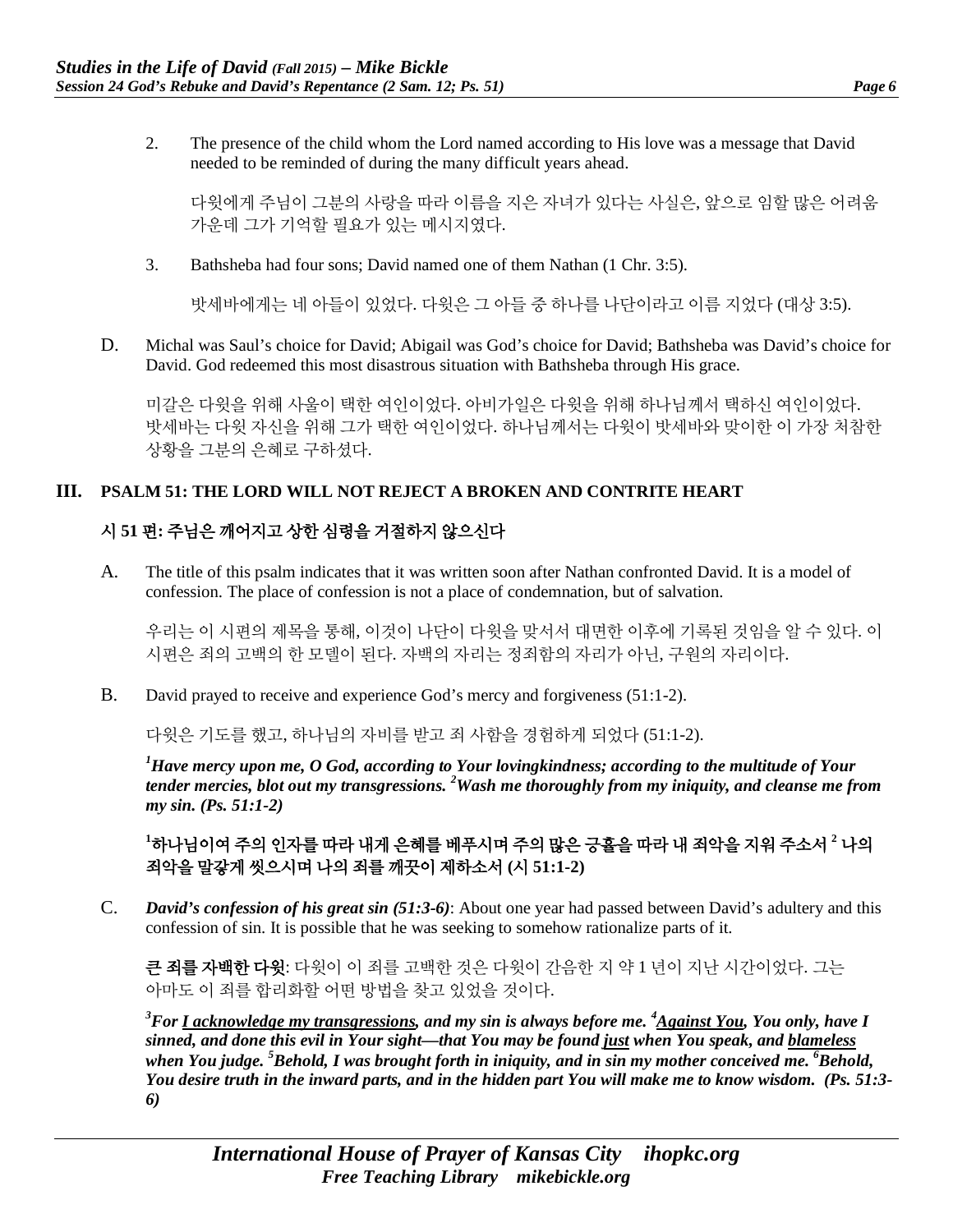**3** 무릇 나는 내 죄과를 아오니 내 죄가 항상 내 앞에 있나이다 **<sup>4</sup>** 내가 주께만 범죄하여 주의 목전에 악을 행하였사오니 주께서 말씀하실 때에 의로우시다 하고 주께서 심판하실 때에 순전하시다 하리이다 **<sup>5</sup>** 내가 죄악 중에서 출생하였음이여 어머니가 죄 중에서 나를 잉태하였나이다 **<sup>6</sup>** 보소서 주께서는 중심이 진실함을 원하시오니 내게 지혜를 은밀히 가르치시리이다 **(**시 **51:3-6)**

1. *Against You*: He saw that it was a sin first and primarily against God (v. 4). He knew it was a sin against Uriah, Bathsheba, and others, but the greatest sin was in despising the Lord.

주께만 범죄하여: 그는 이 죄가 무엇보다 하나님을 대적하여 지은 죄임을 알고 있었다 (4 절). 그는 이 죄가 우리아와 밧세바, 그리고 다른 이들에게 지은 죄임을 알고 있었고, 무엇보다 가장 크게 하나님을 멸시한 죄임을 알고 있었다.

2. *Just*: He acknowledged that God's judgment on him was just and blameless and not too harsh.

의로우시다: 그는 자신을 향한 하나님의 심판이 너무 가혹한 것이 아니라, 의로우시며 순전하심을 인정했다.

D. David's request for cleansing and restoration (51:7-12):

자신을 정결케 하시며 회복시켜 주실 것에 대한 다윗의 간구 (51:7-12).

*10Create in me a clean heart, O God, and renew a steadfast spirit within me. 11Do not cast me away from Your presence, and do not take Your Holy Spirit from me. 12Restore to me the joy of Your salvation, and uphold me by Your generous Spirit. (Ps. 51:10-12)*

<sup>10</sup>하나님이여 내 속에 <u>정한 마음</u> 을 창조하시고 내 안에 <u>정직한 영 을</u>[표준새번역: <u>견고한 심령 </u>으로] 새롭게 하소서 **<sup>11</sup>** 나를 주 앞에서 쫓아내지 마시며 주의 성령을 내게서 거두지 마소서 **<sup>12</sup>** 주의 구원의 즐거움 을 내게 회복시켜 주시고 자원하는 심령 을 주사 나를 붙드소서 **(**시 **51:10-12)**

1. *Create in me a clean heart*: David prayed that terrible inward turmoil of Psalm 38:3-10 would lift from him. Lustful desires escalate when they are acted upon. Thus David was also praying that the sinful desires recently stirred in him by his immoral actions would cease.

정한 마음을 창조하시고: 다윗은 시편 38:3-10 절의 끔찍한 내적인 고통이 자신에게서 떠나기를 기도했다. 정욕에 가득 찬 갈망은 이를 실제로 행할 때에 더 커지게 된다. 따라서 다윗은 또한 자신의 부도덕한 행동으로 인해 자신 안에서 끓어오른 죄악된 갈망이 멈추기를 기도하고 있었다.

2. *Renew a steadfast spirit*: David prayed for the renewing of his steady resolve to obey God.

**정직한 영을**[표준새번역: 견고한 심령 으로] **새롭게 하소서**: 다윗은 하나님께 순종하기로 한 자신의 견고한 결심을 새롭게 해주시길 기도했다.

3. *Restore the joy of salvation*: He had not lost his salvation, but he had lost the joy of it.

구원의 즐거움을 회복시켜 주시고: 그는 구원을 잃은 것이 아닌, 구원의 기쁨과 즐거움을 잃었다.